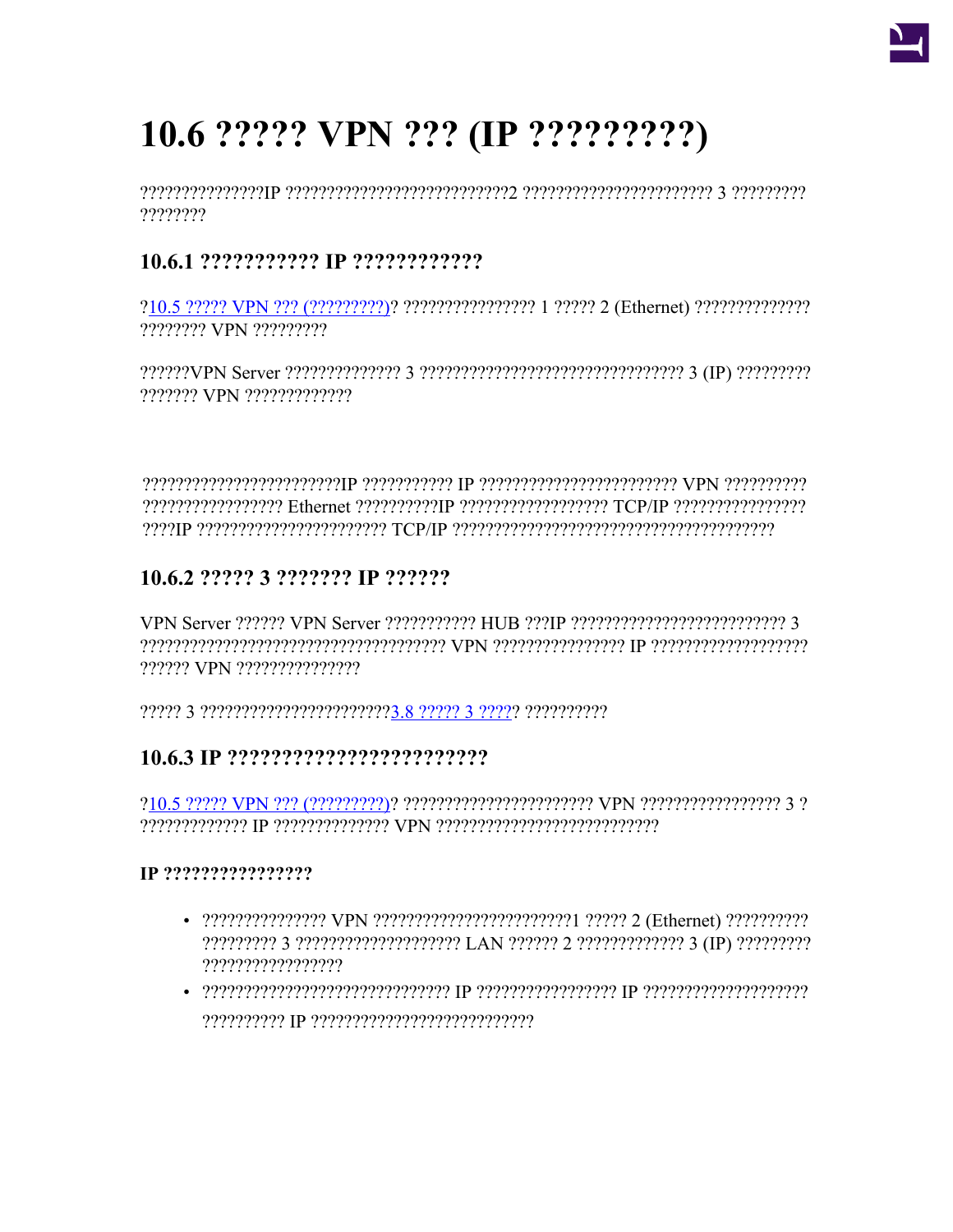#### IP ?????????????????????

- 22222 3 22222222211P 22222222222222 VPN 22222222222222227TCP/IP 222 VPN 222 ??????????????????
- 2222222222 2 2 VPN 2222222222222 3 2222222222222 (IP 2222222222222) 222222222
- 

# 10.6.4 ????????

10-6-1.png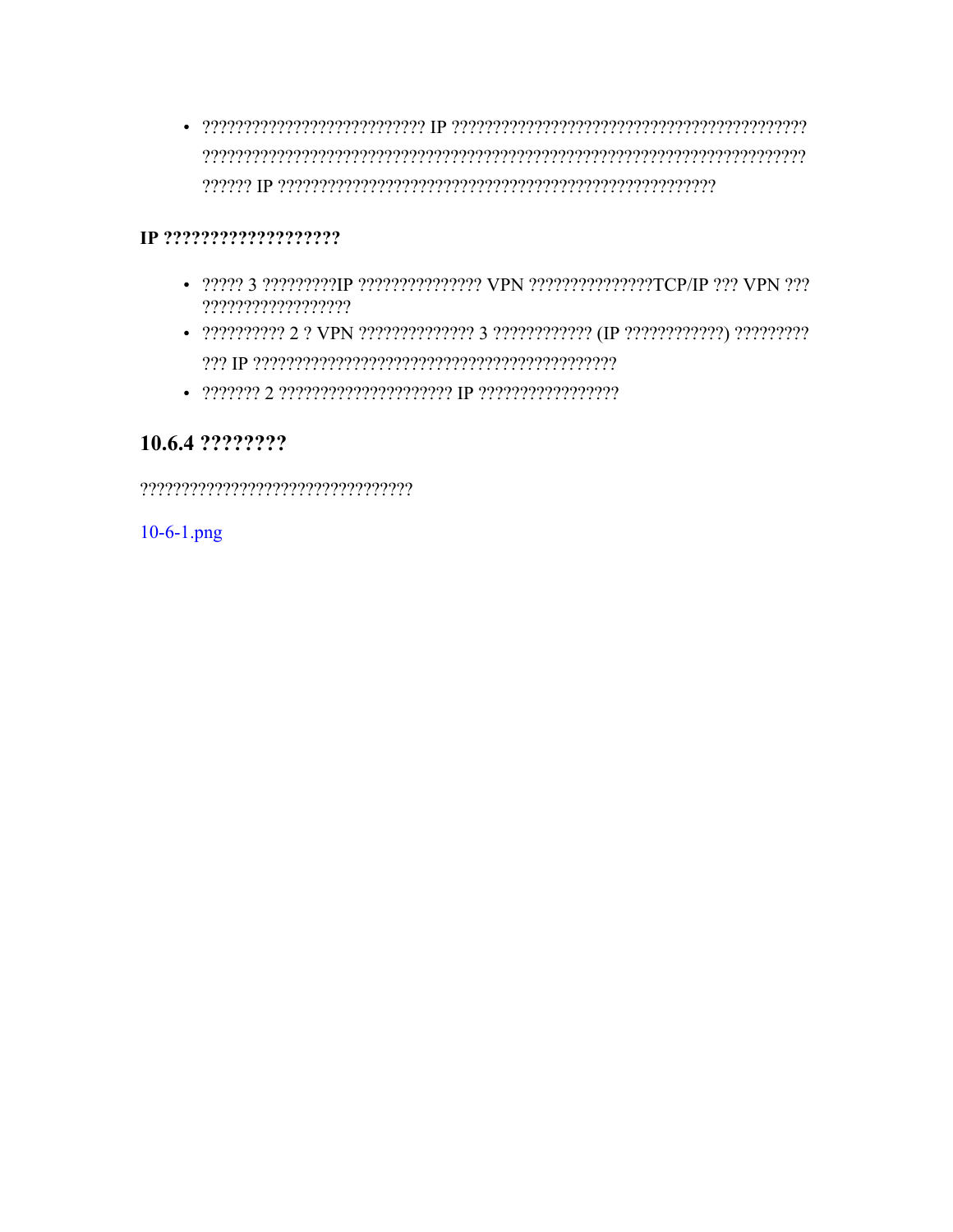#### 210-6-1 2222222

יומי VPN יומיומיומים SPN ומיומיומיומיומיומיומיומיומיומיות המיומיומיויוני ביומיומיומיוניו 

י היהיה היה היה ליולי היה היה היהיה היהיה היהיה היהיה והיה יהיה VPN Server היהיה היהיה היהיה היהיה היהיה היהי 

22222222222 IP 2222222 192.168.1.0/24222222222222 IP 2222222 192.168.2.0/24222222222 ריכי P ויירוי יוני המיני המיני המיני המיני המיני מיני המיני המיני ב-168 168 192 ויירי מיני P ומיני מינ 

#### VPN Server ???????? HUB

22222222222222223 2222222222 VPN Server 2222222222222 VPN Server 222222 3 22222 ?? HUB ??????????????

#### $\cdot$  TOKYO

222222222222222222 3 222222222 HUB 2 IP 222222 192.168.1.0/24 22222222

 $\cdot$  OSAKA

"OSAKA" ?? HUB ??????????? VPN Bridge ?????????????????? HUB ??????? 192.168.2.0/24 ????????

### · TSUKUBA

"TSUKUBA" ?? HUB ??????????? VPN Bridge ?????????????????? HUB ???? POPPER THIS PRESERVED IN THE PRESERVATION 2 PRESERVATION IN PARTY. 192.168.3.0/24 ????????

#### **VPN Server ??????????? 3 ????**

3 22222 1 222222222222 3 222222 3 2222 HUB 222222222222222222

? HUB 22222 IP 222222222 IP 22222 1 22222223 IP 222222222 HUB 222222222222222222 

| $ ?$ ? HUB $?$ | ??????????? IP ????           |
|----------------|-------------------------------|
| <b>TOKYO</b>   | 192.168.1.254 / 255.255.255.0 |
| <b>OSAKA</b>   | 192.168.2.254 / 255.255.255.0 |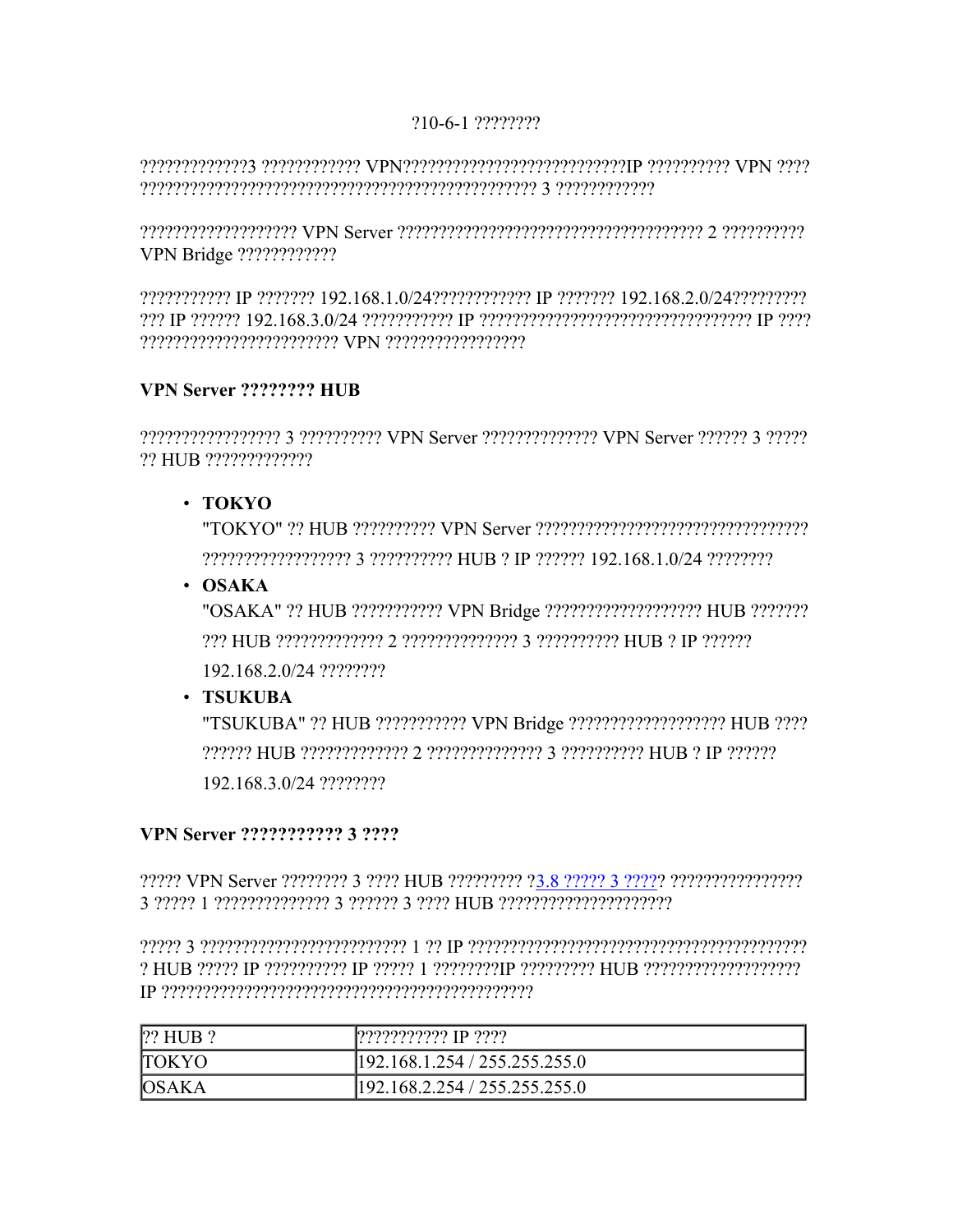#### **TSUKUBA** 192.168.3.254 / 255.255.255.0

#### ???????????? VPN Bridge ?????

???????????? 1 ??????? VPN Bridge ??????????? "BRIDGE" ?? HUB ?????????? LAN ?????????????????????

???????? VPN Bridge ??????? VPN Server ? "OSAKA" ?? HUB??????? VPN Bridge ?? ????? VPN Server ? "TSUKUBA" ?? HUB ????????????? ?????

י מימימימימימי httpN ומימימימימימימימים 3 מימימימימימימימימימים p מימימי דוימים 

# 10.6.6 ??????? VPN Server ???

?????????????? VPN Server ???????

???VPN Server ????????????? VPN Bridge ?? VPN ?????????????? VPN Server ?????? 777777777777

VPN Server ????????????10.6.4 ????????? ??????? "TOKYO"?"OSAKA" ??? ? 3 ???????????????????

# 10.6.7 ?????? VPN Bridge ???

# 10.6.8 ???? VPN ??